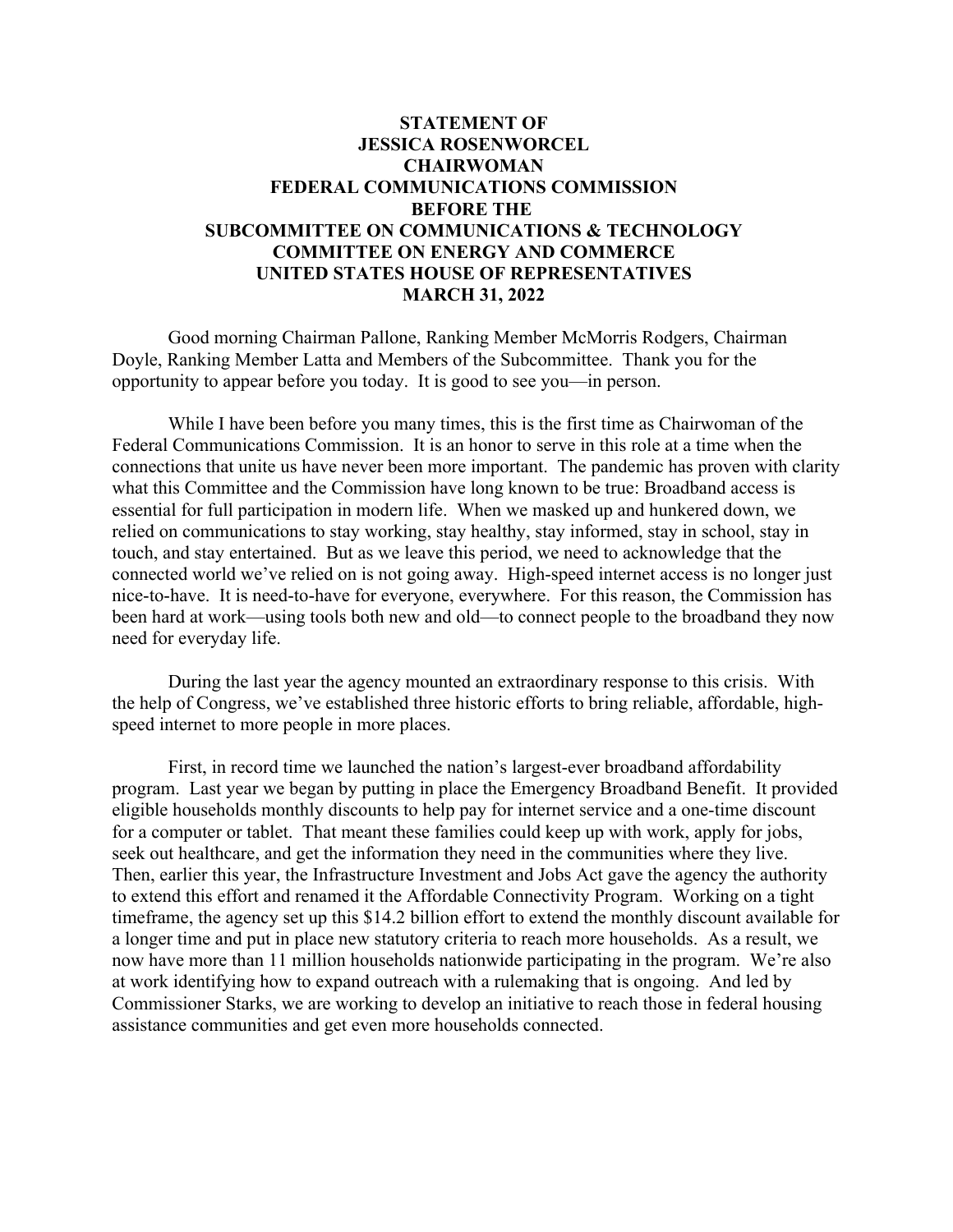Second, in the past I've sat before you and described a problem I call the Homework Gap, the especially cruel digital divide between students who have access to the internet at home for their nightly schoolwork, and those who do not. You know who these children are because you see them lingering in the library parking lot to catch the free Wi-Fi signal for schoolwork and sliding into the booths at fast food restaurants to write their papers with a side of fries. During the pandemic the Homework Gap became an educational chasm. Students without broadband at home were locked out of the virtual classroom. But again, with your help the Commission was able to get kids connected and make a meaningful dent in the Homework Gap. The American Rescue Plan Act provided the agency with the authority to set up the Emergency Connectivity Fund. This is a \$7.17 billion program that supports schools and libraries nationwide, helping them get the internet service and devices they need to get online and fully participate in remote education. To date, the Commission has been able to use this program to support more than 12 million students.

Third, the Commission recently wrapped up awards for its historic COVID-19 Telehealth program. With funding from both the CARES Act and Consolidated Appropriations Act, the agency awarded just under \$450 million in support for telemedicine efforts during the pandemic. During the last round of funding, the agency made it a priority to ensure that these funds reached every state and territory in the country. They have been used to provide equipment and services that hospitals use to remotely diagnose and evaluate patients as well as enhance the telehealth services they provide on-site. In addition, the agency has committed over \$98 million to support expanded healthcare monitoring programs using new technologies through its Connected Care Pilot Program, an initiative promoted by Commissioner Brendan Carr. With these efforts, the Commission has expanded access to quality care using connections that help make it available where it is safe and convenient.

These programs are expanding connections and improving lives for households across the country. But we are also using this moment to build a foundation for growth and opportunity in a post-pandemic world. This effort includes our recent work to expand the wireless economy in order to create jobs, promote competition, and advance both prosperity and equity. To this end, we've moved aggressively to free up wireless spectrum for new 5G services. Earlier this year we concluded a successful auction of 100 megahertz of prime-mid-band spectrum in the 3.45 GHz band. Just last week, I announced that we will hold another mid-band auction, featuring the 2.5 GHz band, starting in July, following our special effort to award more than 355 licenses in this band for broadband deployment on rural Tribal lands. We also identified spectrum for the first time to support increased competition among commercial space launch providers and launch sites, which will help promote the space industry overall. This is a key part of our ongoing effort to modernize spectrum policy to meet the needs of the next-generation Space Age. We're also making sure our first responders reap the benefits of new wireless capabilities by updating our approach to the 4.9 GHz band. To make sure public safety has the updated emergency communications systems they need, I have put forward a plan that recommends when Congress authorizes an extension of the Commission's wireless auction authority it simultaneously commits to having those auction revenues support the much-needed nationwide upgrade to next generation 911. And with wireless we're also doing something new—next month we will kick off a proceeding to explore the role receivers have in spectrum efficiency and use. On this last effort, I want to thank Commissioner Simington for his support and interest in this area.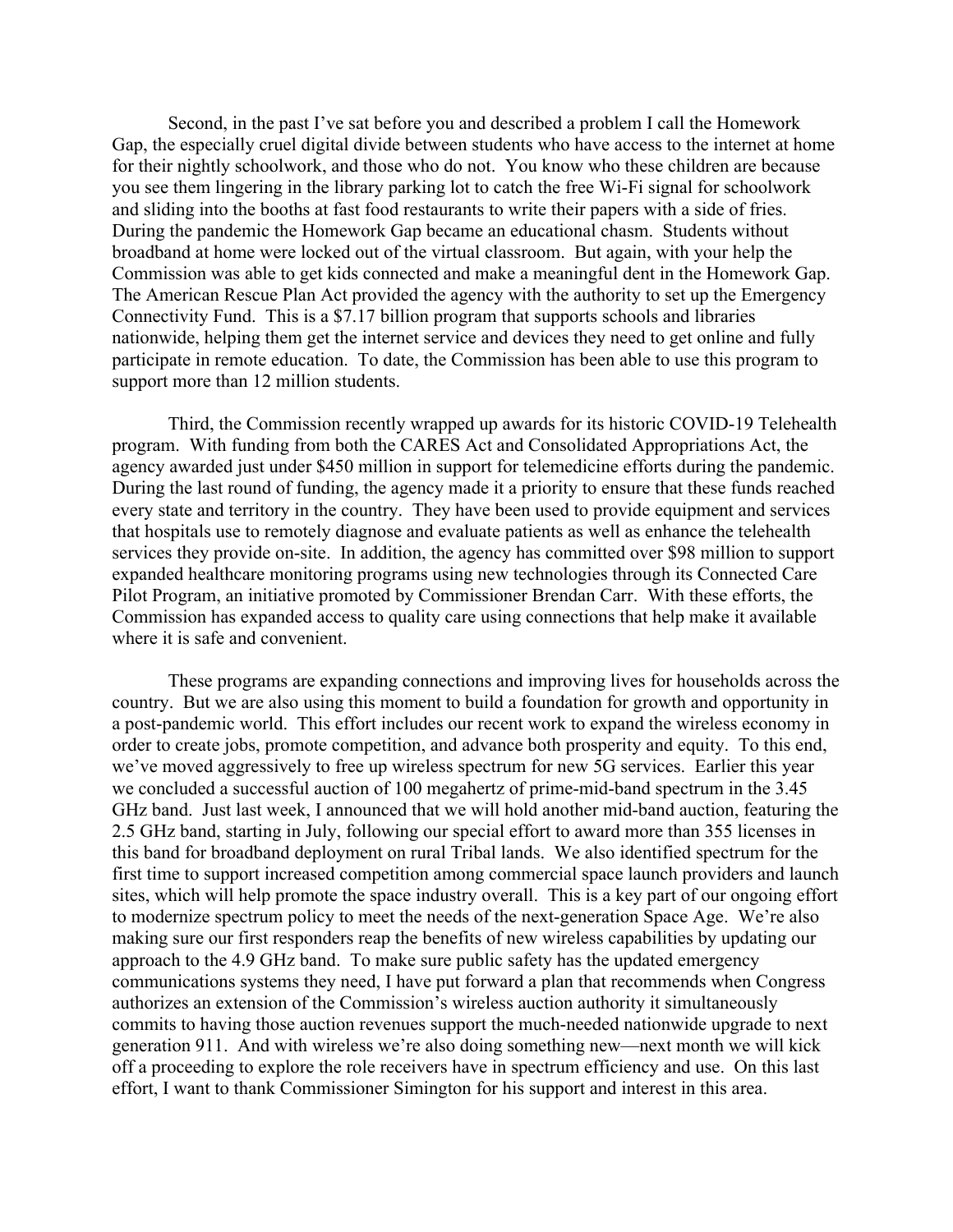However, I recognize that the Commission cannot do all this wireless work alone. Now more than ever, we need a whole-of-government approach to our spectrum policy—one that promotes safety and security but is open to commercial innovation and opportunity. That's why, last month, Assistant Secretary Alan Davidson and I announced a new Spectrum Coordination Initiative. Going forward, the Commission will work together with the National Telecommunications and Information Administration to strengthen the processes for decision making and information sharing on spectrum issues. That way, we can revitalize the interagency process so that it once again is able to produce results for consumers and for the economy. I'm happy to announce that the agencies have already started work to reinstate high-level meetings, update the Memorandum of Understanding between the agencies, consult on a national spectrum strategy, compile science and engineering best practices, and revamp technical collaboration.

During the past year, under my leadership the Commission also has made it a priority to increase trust and security in our communications networks. We kicked off the nation's first inquiry into Open RAN systems, to foster a market for more diverse and secure communications equipment. We launched a first-of-its kind program to remove insecure equipment from two Chinese vendors to the extent it is present in our domestic network today. We proposed rules to update our equipment authorization practices to better align them with national security policies. We took a closer look at the foreign ownership of telecommunications companies providing service in the United States and revoked the authorizations of four companies because our national security agencies had determined that they could be subject to exploitation, influence, and control by a foreign government. We rechartered the Communications, Security, Reliability, and Interoperability Council with a 5G focus, and for the first time this group is being chaired by the Cybersecurity and Infrastructure Security Agency. And last week, we updated our list of communications equipment and services that pose an unacceptable risk to national security and may not be used in our universal service programs.

In the wake of the Russia-Ukraine conflict, we've joined CISA in their Shields Up initiative, required new on-air disclosures for foreign-backed broadcasts, launched an internal assessment of Russian ownership of telecommunications interests in the United States, and started an inquiry into Border Gateway Protocol security to explore internet routing vulnerabilities. Next month, I will convene the first principals-level meeting of the Cybersecurity Forum for Independent and Executive Branch Regulators, to better coordinate the government's response to evolving cyber threats. I also have traveled and held meetings with my international counterparts to support the United States candidate for the Secretary General of the International Telecommunication Union, Doreen Bogdan Martin, who I believe is the right person to lead this organization at this time.

Last but certainly not least, the Commission is focused on consumers. I've often said our programs are built household by household, person by person. And it's true. When a mom enrolls in the Affordable Connectivity Program and can pay for groceries *and* her internet bill that month, I know we're on the right track. When a student who couldn't get online, could now receive service or a computer through the Emergency Connectivity Fund, that means we're making a difference. And when we bring more transparency to the prices and plans consumers consider when purchasing internet service, that means consumers can make informed choices